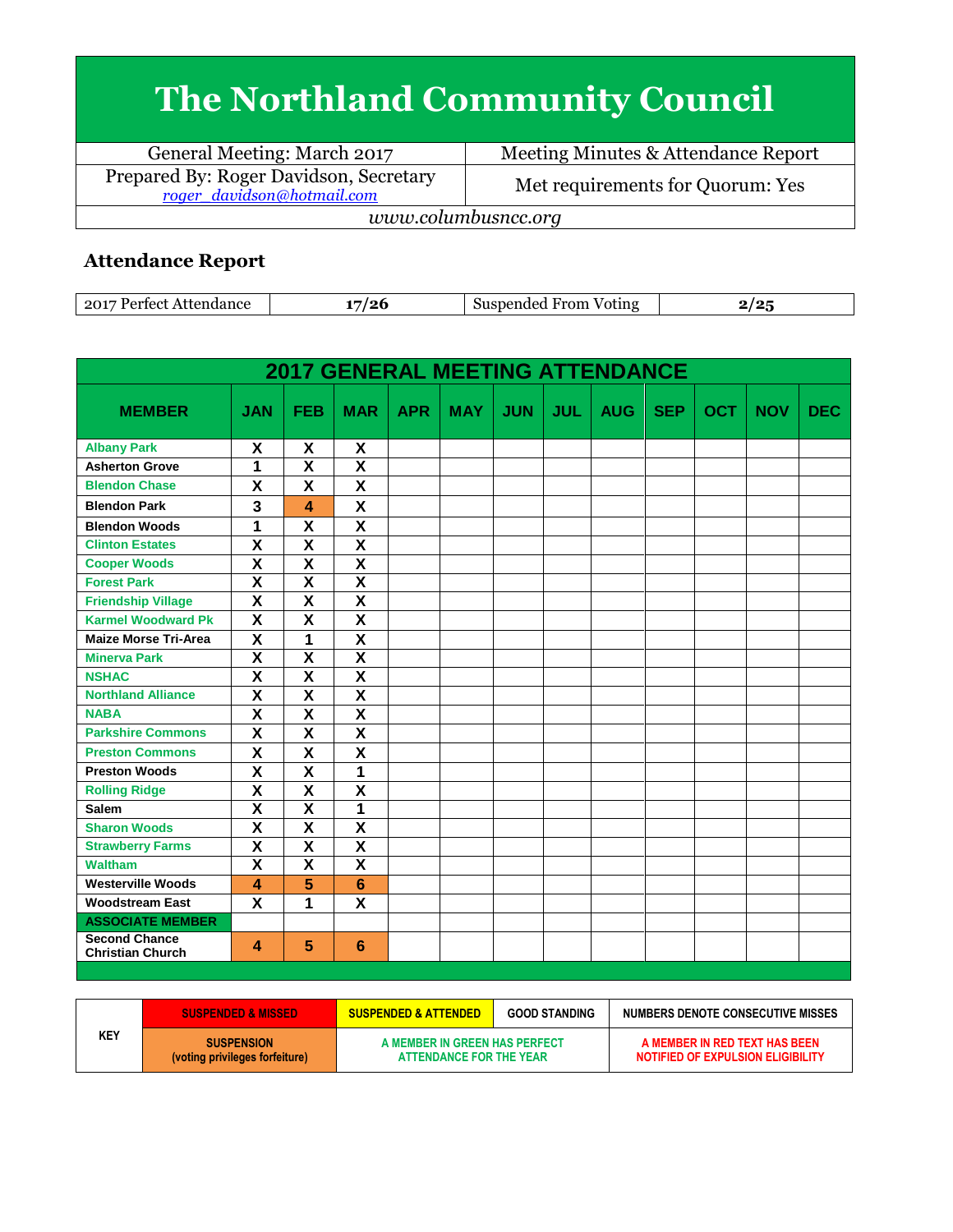## **Meeting Minutes**

| <b>Roll Call</b>                                                                  | Meeting Called to Order: 8:02 PM<br>$\bullet$                                                                                                                                                                                                                                                                                                                                                                                                                                                                                                                                                                                                                                                                                                                                                                                                                                                                                                                                                                                                                                                                                                                                                                                                                                                                                   |
|-----------------------------------------------------------------------------------|---------------------------------------------------------------------------------------------------------------------------------------------------------------------------------------------------------------------------------------------------------------------------------------------------------------------------------------------------------------------------------------------------------------------------------------------------------------------------------------------------------------------------------------------------------------------------------------------------------------------------------------------------------------------------------------------------------------------------------------------------------------------------------------------------------------------------------------------------------------------------------------------------------------------------------------------------------------------------------------------------------------------------------------------------------------------------------------------------------------------------------------------------------------------------------------------------------------------------------------------------------------------------------------------------------------------------------|
|                                                                                   | Roll was taken. See above chart for details.<br>$\bullet$<br><b>Liaison Reports</b>                                                                                                                                                                                                                                                                                                                                                                                                                                                                                                                                                                                                                                                                                                                                                                                                                                                                                                                                                                                                                                                                                                                                                                                                                                             |
| <b>Columbus Fire Department</b>                                                   |                                                                                                                                                                                                                                                                                                                                                                                                                                                                                                                                                                                                                                                                                                                                                                                                                                                                                                                                                                                                                                                                                                                                                                                                                                                                                                                                 |
| Station 24                                                                        | No report<br>٠                                                                                                                                                                                                                                                                                                                                                                                                                                                                                                                                                                                                                                                                                                                                                                                                                                                                                                                                                                                                                                                                                                                                                                                                                                                                                                                  |
| <b>Columbus Police Department</b><br><b>Officer Larry Geis</b>                    | First ever licenses hearing under the new law for types of<br>$\bullet$<br>calls for Knights Inn (number one for calls in city). The<br>hearing went well, but longer than they expected. We won<br>the right to pull their permit for issues. They asked for a stay<br>and were denied.<br>Going to have another hearing for Hawthorne Suites off<br>$\bullet$<br>Brice Road (number two for calls in city), which was<br>supposed to happen tomorrow, but they are now wanting to<br>discuss issues and it's been postponed.<br>Switched monthly Block Watch Coordinators meeting to<br>$\bullet$<br>quarterly, next one will be March 21 <sup>st</sup> , (3 <sup>rd</sup> Tuesday) at 7:00<br>PM, location is 1120 Morse Road. Speaker will be Judge<br>Cindi Morehart.<br><b>QUESTION</b> - Is there two licenses now for the hotels?<br>$\bullet$<br><b>ANSWER</b> – There is both State and City licenses.<br><b>QUESTION</b> – What's the update on the Northland Arms<br>$\bullet$<br>Apartments after code review? <b>ANSWER</b> - Code wrote up a<br>bunch of issues and looking at number of service calls.<br>Trying to weed out bad elements.                                                                                                                                                                      |
| <b>City Attorney's Office</b><br><b>Bill Sperlazza</b>                            | No report<br>$\bullet$                                                                                                                                                                                                                                                                                                                                                                                                                                                                                                                                                                                                                                                                                                                                                                                                                                                                                                                                                                                                                                                                                                                                                                                                                                                                                                          |
| <b>City of Columbus Community Liaison</b><br>Dick Graham                          | From last meeting, Dick drove by 5871 Forest Hills<br>$\bullet$<br>Boulevard, Bill Sperlazza had them in court yesterday, looks<br>to have been cleaned up a bit, but doesn't have an update.<br>Bob Seed is doing better, still needs recovery.<br>$\bullet$<br><b>QUESTION</b> – Have you heard anything about the request<br>$\bullet$<br>to move Sharon Woods sign to new location, it's in<br>Devonshire. ANSWER - Dick will check on it.                                                                                                                                                                                                                                                                                                                                                                                                                                                                                                                                                                                                                                                                                                                                                                                                                                                                                  |
| <b>FACT &amp; Consider Biking</b><br>David Roseman                                | No report<br>$\bullet$                                                                                                                                                                                                                                                                                                                                                                                                                                                                                                                                                                                                                                                                                                                                                                                                                                                                                                                                                                                                                                                                                                                                                                                                                                                                                                          |
| <b>Columbus Public Library Liaison</b><br>Keith Hanson (Karl Road Branch Manager) | Keith was hoping to introduce us to Andrea Villanueva who<br>$\bullet$<br>is the new Northern Lights branch manager, but she was<br>unable to attend, feel free to stop in and introduce yourself.<br>We are continuing to partner with <b>Ready to Read Corp</b> , who<br>$\bullet$<br>helps 3 to 5 year olds get ready for school. We met once a<br>week at each branch; it's a great program and good turnout.<br>Good turnout at the Main branch for the American Heritage<br>$\bullet$<br>Collection.<br>On Thursday March 23rd at 11:00 AM is a free concert at the<br>$\bullet$<br>Main Library with Jim Gill, who is a celebrated children's<br>musician.<br>Keith did a hard hat tour of the Northside branch, they are<br>$\bullet$<br>set to open in June.<br>Have a lot of <b>ESOL</b> classes going on at Northern Lights, <b>ABL</b><br>$\bullet$<br>/ GED classes at Karl Road.<br>Hosted ProMusica at the Karl Roads branch this past<br>$\bullet$<br>Saturday.<br>Tomorrow is the second day of 9 one day a week course<br>$\bullet$<br>offered at Karl Road branch for teenagers called Career<br>Institute in partnership with The Expanding Visions<br>Foundation.<br><b>QUESTION-</b> Is Karl Road ever going to be slated to be<br>$\bullet$<br>rebuilt? $ANSWER - It's definitely on the radar, working$ |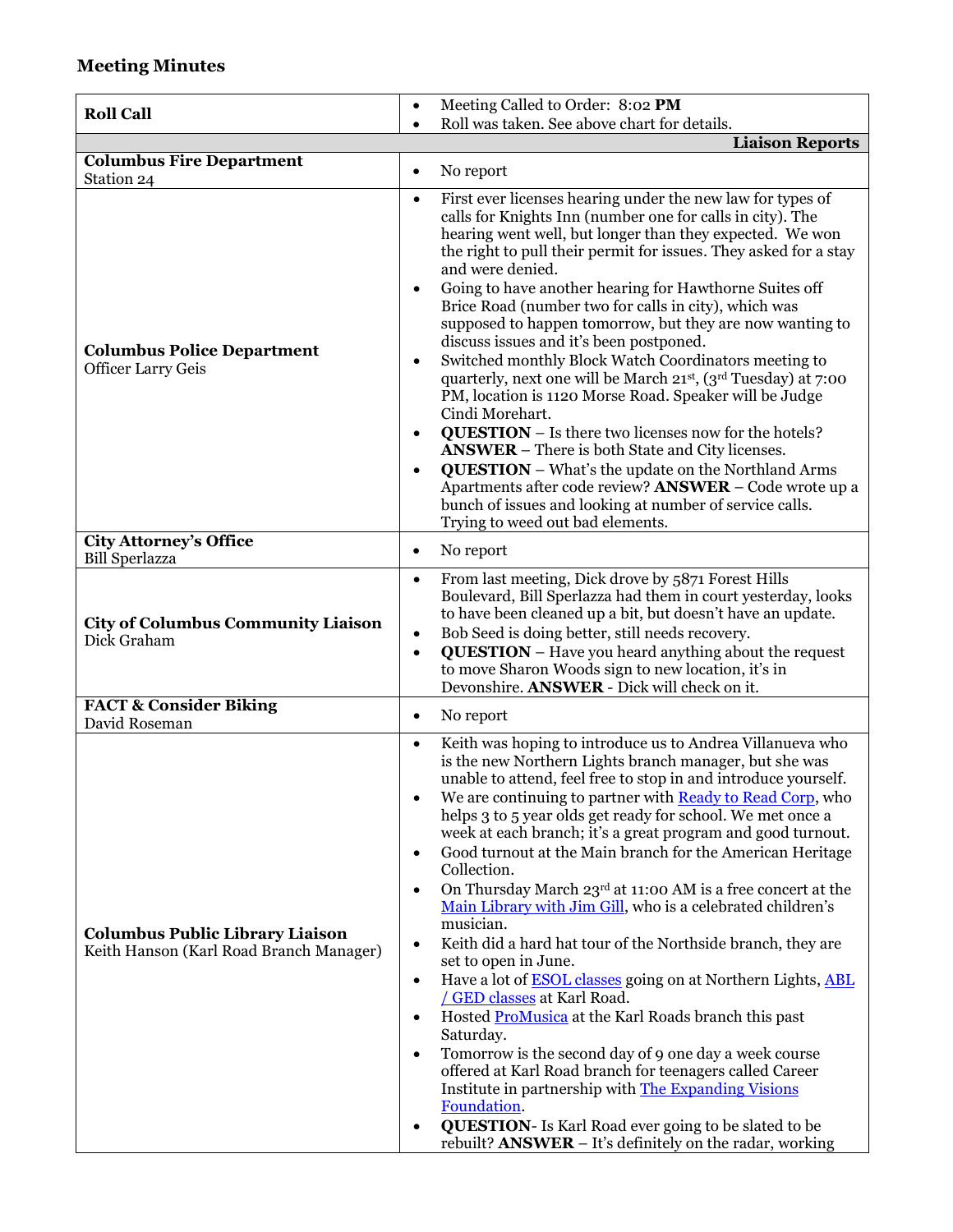|                                                     | their way through 2020, maybe next round (2030).                                                                                                                                                                                                                                                                                                                                                                                                                                                                                                                                                                                                                                                                                                                                                                                                                                                                                                                                                                                                                                                                                                                                                                                                                                                                                                                                                                                                                                                                                                                                                                                                                                                                                                                                                                                                                                                                                                                                                                                                                                                                                                                                                                                                                                                                                                                                                                                                                                                            |
|-----------------------------------------------------|-------------------------------------------------------------------------------------------------------------------------------------------------------------------------------------------------------------------------------------------------------------------------------------------------------------------------------------------------------------------------------------------------------------------------------------------------------------------------------------------------------------------------------------------------------------------------------------------------------------------------------------------------------------------------------------------------------------------------------------------------------------------------------------------------------------------------------------------------------------------------------------------------------------------------------------------------------------------------------------------------------------------------------------------------------------------------------------------------------------------------------------------------------------------------------------------------------------------------------------------------------------------------------------------------------------------------------------------------------------------------------------------------------------------------------------------------------------------------------------------------------------------------------------------------------------------------------------------------------------------------------------------------------------------------------------------------------------------------------------------------------------------------------------------------------------------------------------------------------------------------------------------------------------------------------------------------------------------------------------------------------------------------------------------------------------------------------------------------------------------------------------------------------------------------------------------------------------------------------------------------------------------------------------------------------------------------------------------------------------------------------------------------------------------------------------------------------------------------------------------------------------|
| <b>Northside Health Advisory</b>                    |                                                                                                                                                                                                                                                                                                                                                                                                                                                                                                                                                                                                                                                                                                                                                                                                                                                                                                                                                                                                                                                                                                                                                                                                                                                                                                                                                                                                                                                                                                                                                                                                                                                                                                                                                                                                                                                                                                                                                                                                                                                                                                                                                                                                                                                                                                                                                                                                                                                                                                             |
| <b>Trevor Secord</b>                                | No report<br>$\bullet$                                                                                                                                                                                                                                                                                                                                                                                                                                                                                                                                                                                                                                                                                                                                                                                                                                                                                                                                                                                                                                                                                                                                                                                                                                                                                                                                                                                                                                                                                                                                                                                                                                                                                                                                                                                                                                                                                                                                                                                                                                                                                                                                                                                                                                                                                                                                                                                                                                                                                      |
| <b>Round Table Discussion</b>                       | <b>Selected Discussions</b><br>No report<br>$\bullet$                                                                                                                                                                                                                                                                                                                                                                                                                                                                                                                                                                                                                                                                                                                                                                                                                                                                                                                                                                                                                                                                                                                                                                                                                                                                                                                                                                                                                                                                                                                                                                                                                                                                                                                                                                                                                                                                                                                                                                                                                                                                                                                                                                                                                                                                                                                                                                                                                                                       |
|                                                     | <b>NCC Officer Reports</b>                                                                                                                                                                                                                                                                                                                                                                                                                                                                                                                                                                                                                                                                                                                                                                                                                                                                                                                                                                                                                                                                                                                                                                                                                                                                                                                                                                                                                                                                                                                                                                                                                                                                                                                                                                                                                                                                                                                                                                                                                                                                                                                                                                                                                                                                                                                                                                                                                                                                                  |
| <b>Treasurer</b>                                    |                                                                                                                                                                                                                                                                                                                                                                                                                                                                                                                                                                                                                                                                                                                                                                                                                                                                                                                                                                                                                                                                                                                                                                                                                                                                                                                                                                                                                                                                                                                                                                                                                                                                                                                                                                                                                                                                                                                                                                                                                                                                                                                                                                                                                                                                                                                                                                                                                                                                                                             |
| <b>Felix Quachey</b>                                | Report as distributed.<br>$\bullet$                                                                                                                                                                                                                                                                                                                                                                                                                                                                                                                                                                                                                                                                                                                                                                                                                                                                                                                                                                                                                                                                                                                                                                                                                                                                                                                                                                                                                                                                                                                                                                                                                                                                                                                                                                                                                                                                                                                                                                                                                                                                                                                                                                                                                                                                                                                                                                                                                                                                         |
| <b>Secretary</b><br>Roger Davidson                  | No report<br>٠                                                                                                                                                                                                                                                                                                                                                                                                                                                                                                                                                                                                                                                                                                                                                                                                                                                                                                                                                                                                                                                                                                                                                                                                                                                                                                                                                                                                                                                                                                                                                                                                                                                                                                                                                                                                                                                                                                                                                                                                                                                                                                                                                                                                                                                                                                                                                                                                                                                                                              |
| <b>Vice President</b>                               |                                                                                                                                                                                                                                                                                                                                                                                                                                                                                                                                                                                                                                                                                                                                                                                                                                                                                                                                                                                                                                                                                                                                                                                                                                                                                                                                                                                                                                                                                                                                                                                                                                                                                                                                                                                                                                                                                                                                                                                                                                                                                                                                                                                                                                                                                                                                                                                                                                                                                                             |
| Alicia Ward                                         | No report<br>$\bullet$                                                                                                                                                                                                                                                                                                                                                                                                                                                                                                                                                                                                                                                                                                                                                                                                                                                                                                                                                                                                                                                                                                                                                                                                                                                                                                                                                                                                                                                                                                                                                                                                                                                                                                                                                                                                                                                                                                                                                                                                                                                                                                                                                                                                                                                                                                                                                                                                                                                                                      |
| President<br><b>Emmanuel Remy</b>                   | Met with Brad Dehays (developer) regarding Belcher Drive<br>$\bullet$<br>apartments (Northern Place Townhomes?) redevelopment<br>efforts which brought to light issue on OFHA funding, which<br>is heavily weighted towards new builds instead of<br>rehabilitating existing structures. Looking to see what can be<br>done to change it so that rehabilitating in urban<br>environment is easier.<br>Sat down with Diane Agnes, Principal of Woodward Park<br>$\bullet$<br>Middle School, and is excited to announce that they are<br>creating city's first 6 <sup>th</sup> grade school next year at the old<br>Marburn Academy and talked about ESOL requirements.<br>Met with Maria Stockard, Chief of Staff at Columbus City<br>$\bullet$<br>Schools, will work with her to try and make process of<br>becoming mentor/reading buddies easier.<br>Met with Joy Bivens, Jobs and Family Services Director for<br>$\bullet$<br>Franklin County, and talked about involvement in<br>community, including trash around building.<br>Met with Jennifer Gallagher, Director of Department of<br>$\bullet$<br>Public Service, on several issues including reducing the<br>speed limit on Ulry Road. Directly gave her the letter from<br>Karmel Woodward Park regarding transportation<br>recommendations.<br>They seem to have changed the priorities of the repaving list;<br>٠<br>noticed Maize Road south of Morse Road seems to have<br>dropped from the list.<br>About to sign 5 year contract with Rumpke for recycling,<br>which we had hoped to get a shorter term due to lack of<br>ability to get weekly service instead of bi-weekly.<br>March 9th at 6:00 PM, Shannon Hardin is sponsoring a<br>$\bullet$<br>roundtable discussion with the Department of Public Service<br>& Transportation, COTA, and Smart Columbus at the<br>Northern Lights branch library.<br>Met with Reggie Thomas, the VP of Community<br>$\bullet$<br>Development with Huntington, they are moving right along<br>with old Meijer site development for end of second quarter.<br>Helping out with Northland Swim Club, trying to help them<br>$\bullet$<br>resolve some issues and get a tax exemption.<br>Will be meeting with Monique Jacquet, Principal of<br>$\bullet$<br>Beechcroft High School, on Thursday morning.<br>We had been getting regular This Week delivery, however<br>$\bullet$<br>that has stopped recently, question and conversation about<br>others experience.<br><b>NCC Committee Reports</b> |
| <b>Nominating Committee</b><br><b>Emmanuel Remy</b> | Ken is on vacation, but we didn't have our election in<br>$\bullet$<br>February, but he had mentioned that there were no new<br>nominations for any of the officer positions, but that all<br>current officers volunteered for another term.<br>It was moved and seconded that current slate of officers be                                                                                                                                                                                                                                                                                                                                                                                                                                                                                                                                                                                                                                                                                                                                                                                                                                                                                                                                                                                                                                                                                                                                                                                                                                                                                                                                                                                                                                                                                                                                                                                                                                                                                                                                                                                                                                                                                                                                                                                                                                                                                                                                                                                                 |